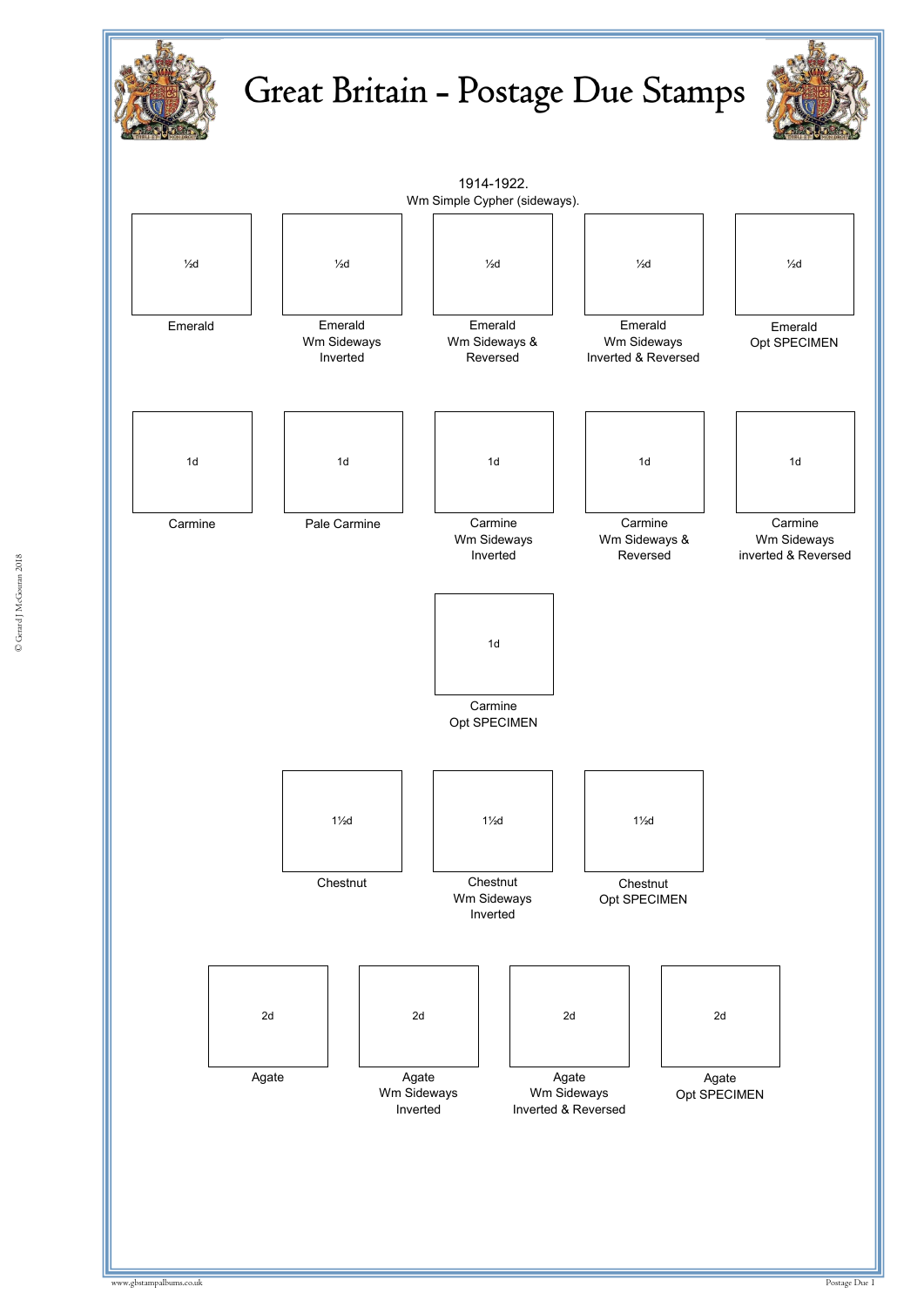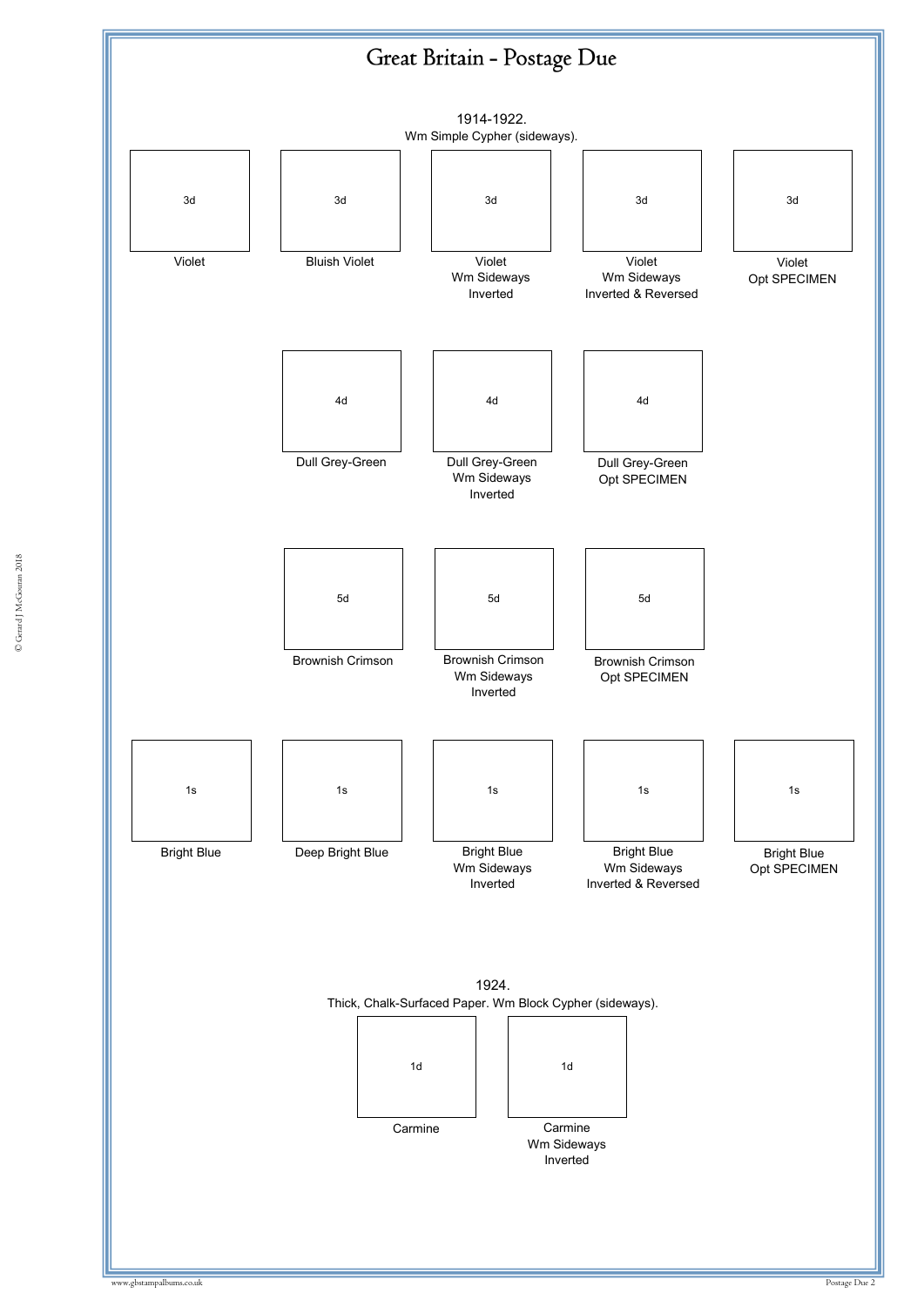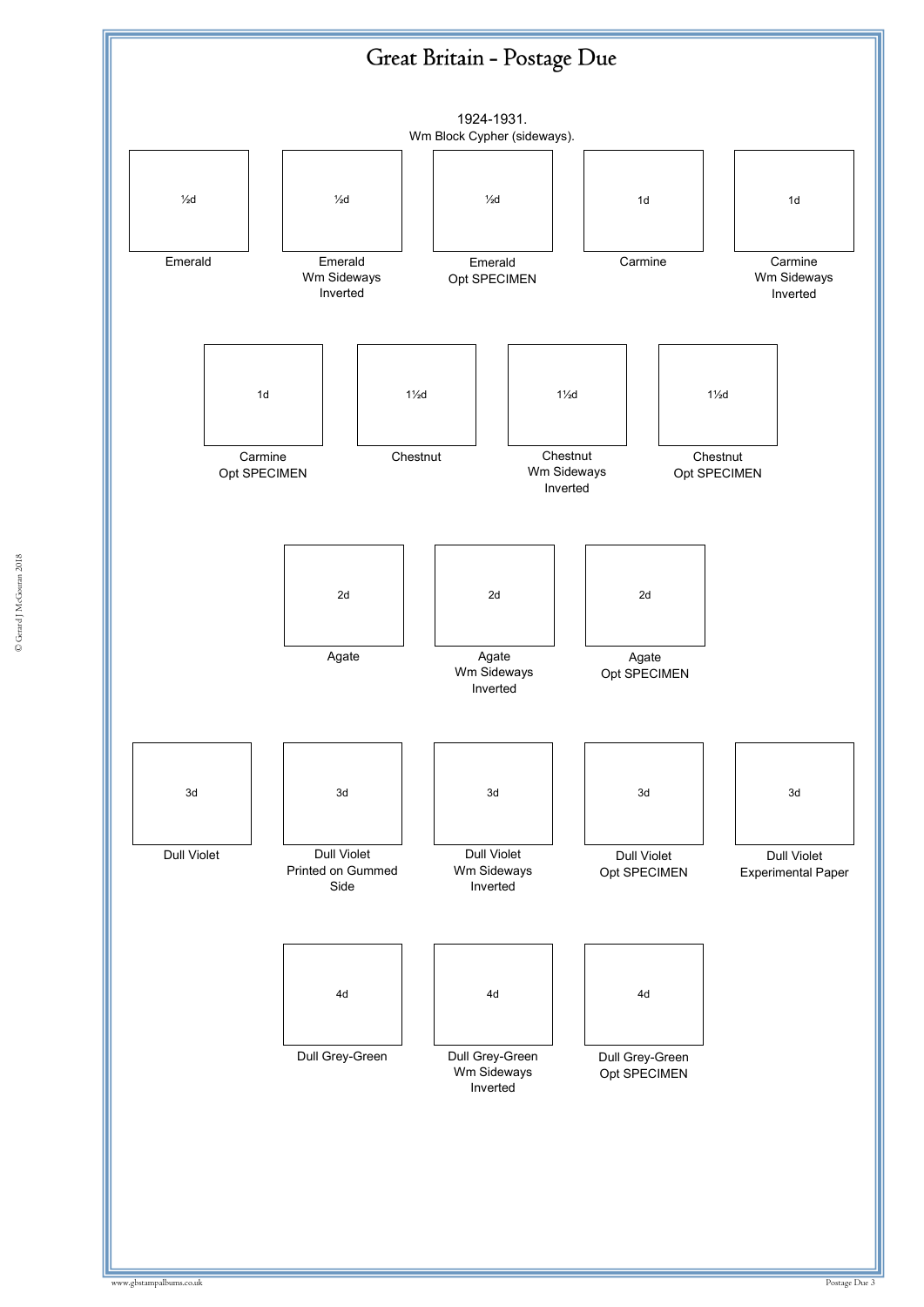

© Gerard J McGouran 2018 © Gerard J McGouran 2018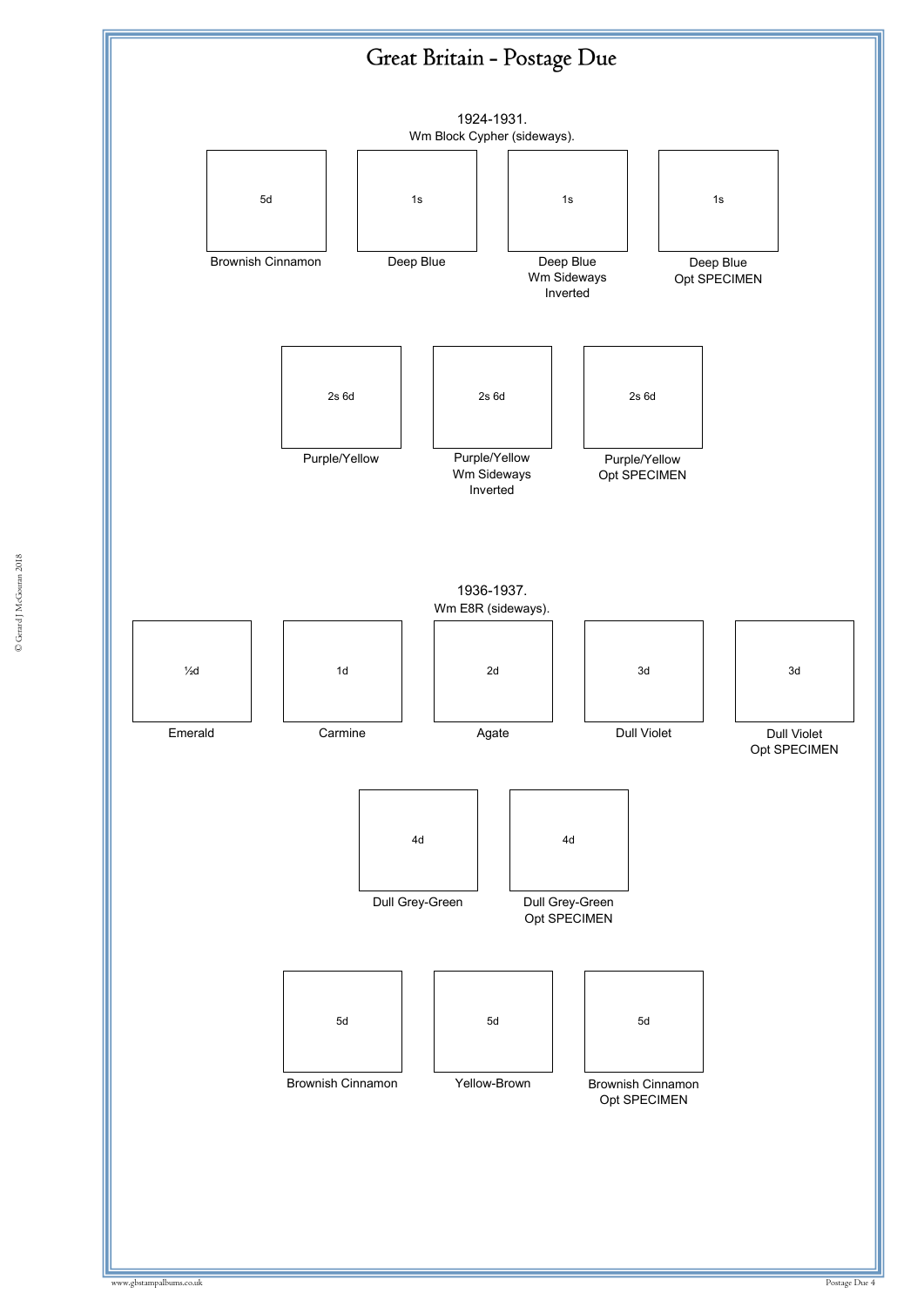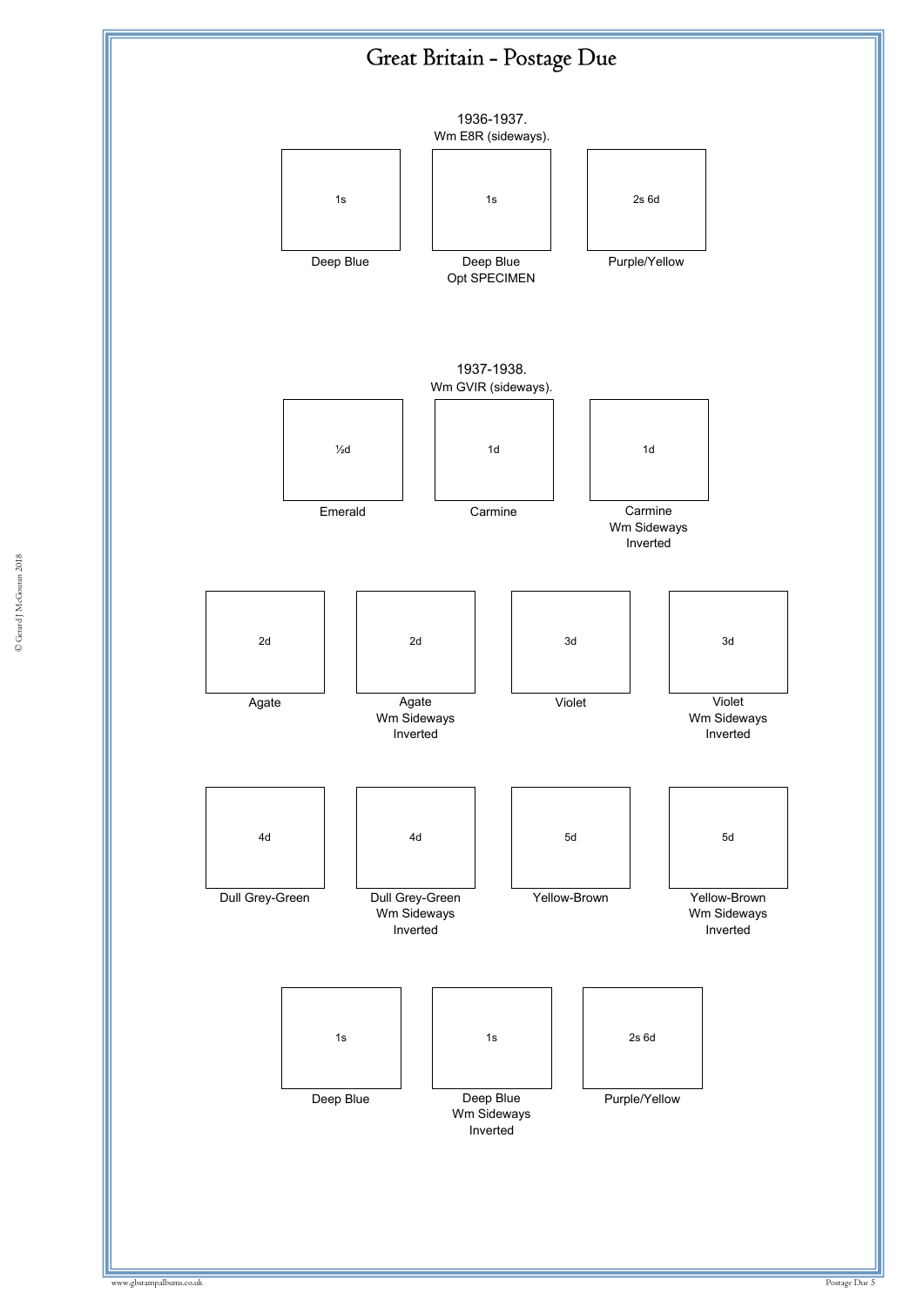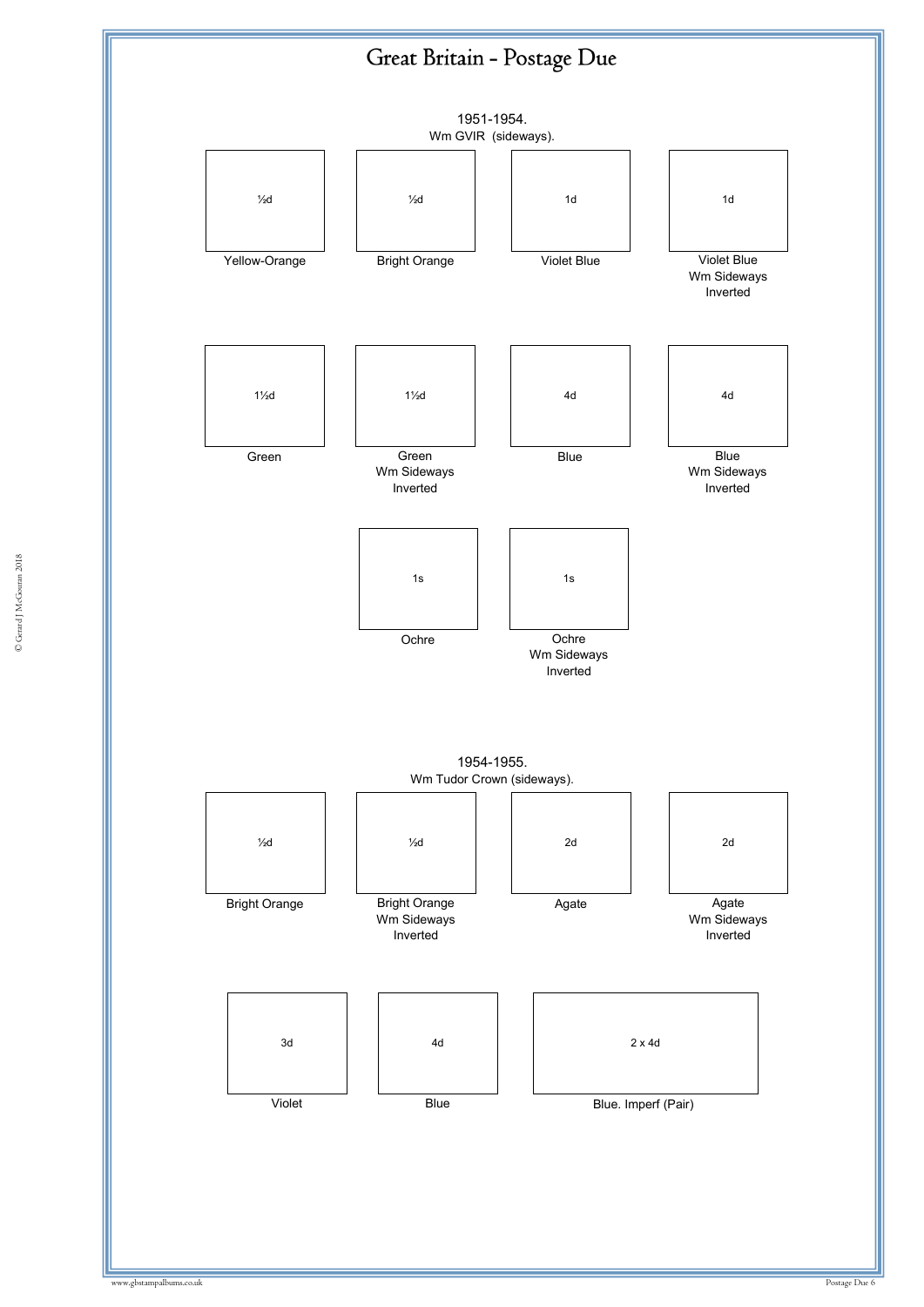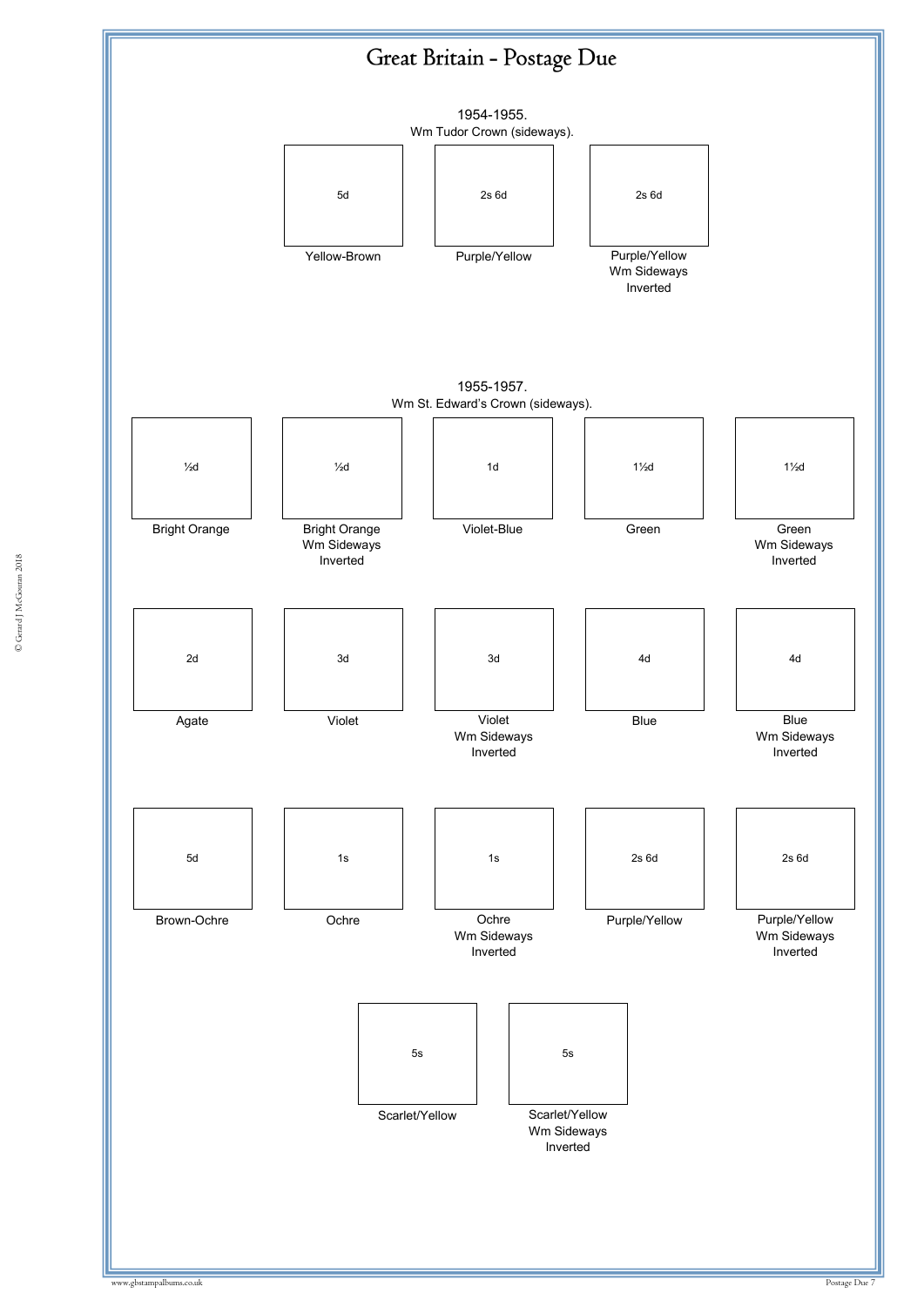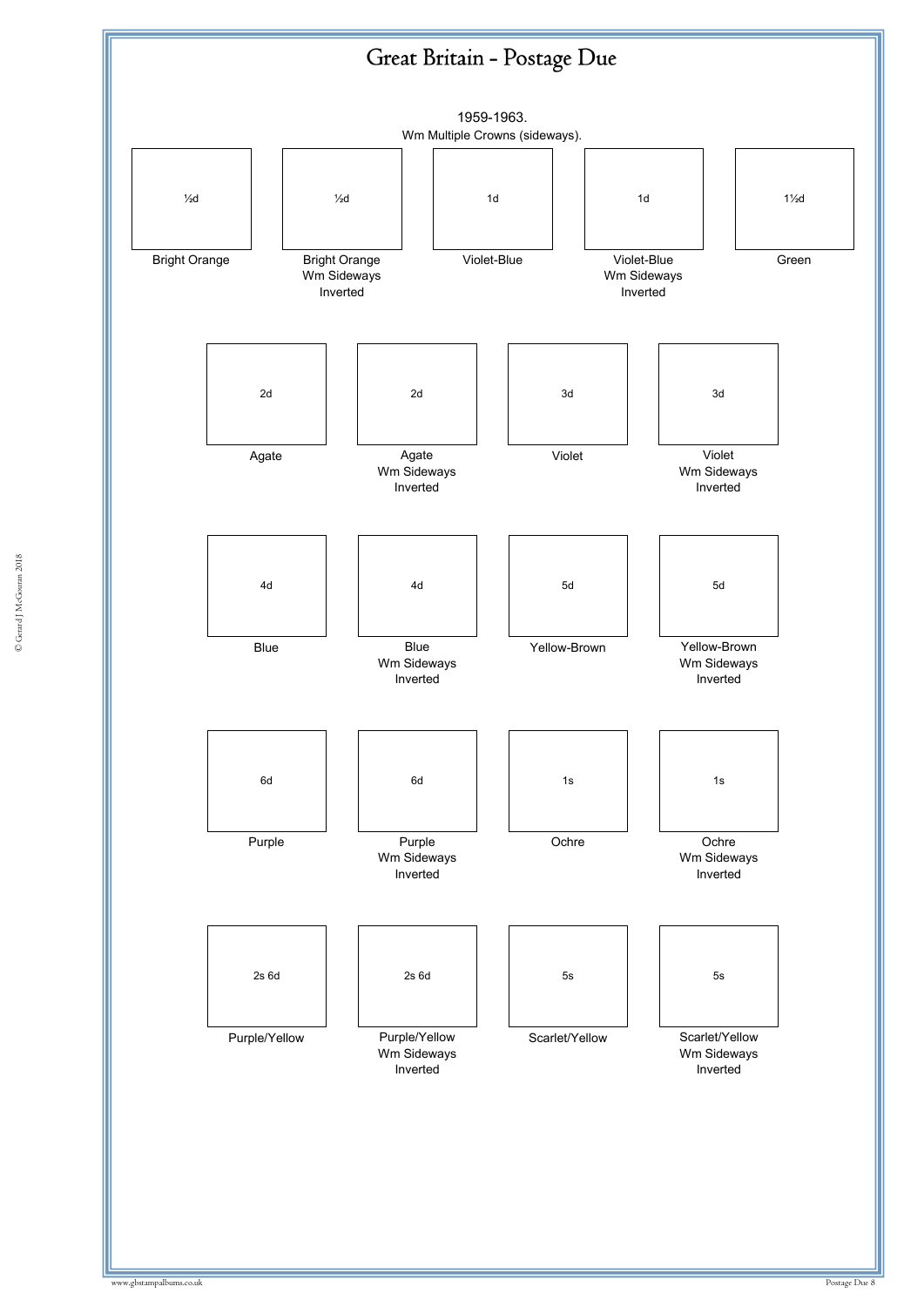

© Gerard J McGouran 2018 © Gerard J McGouran 2018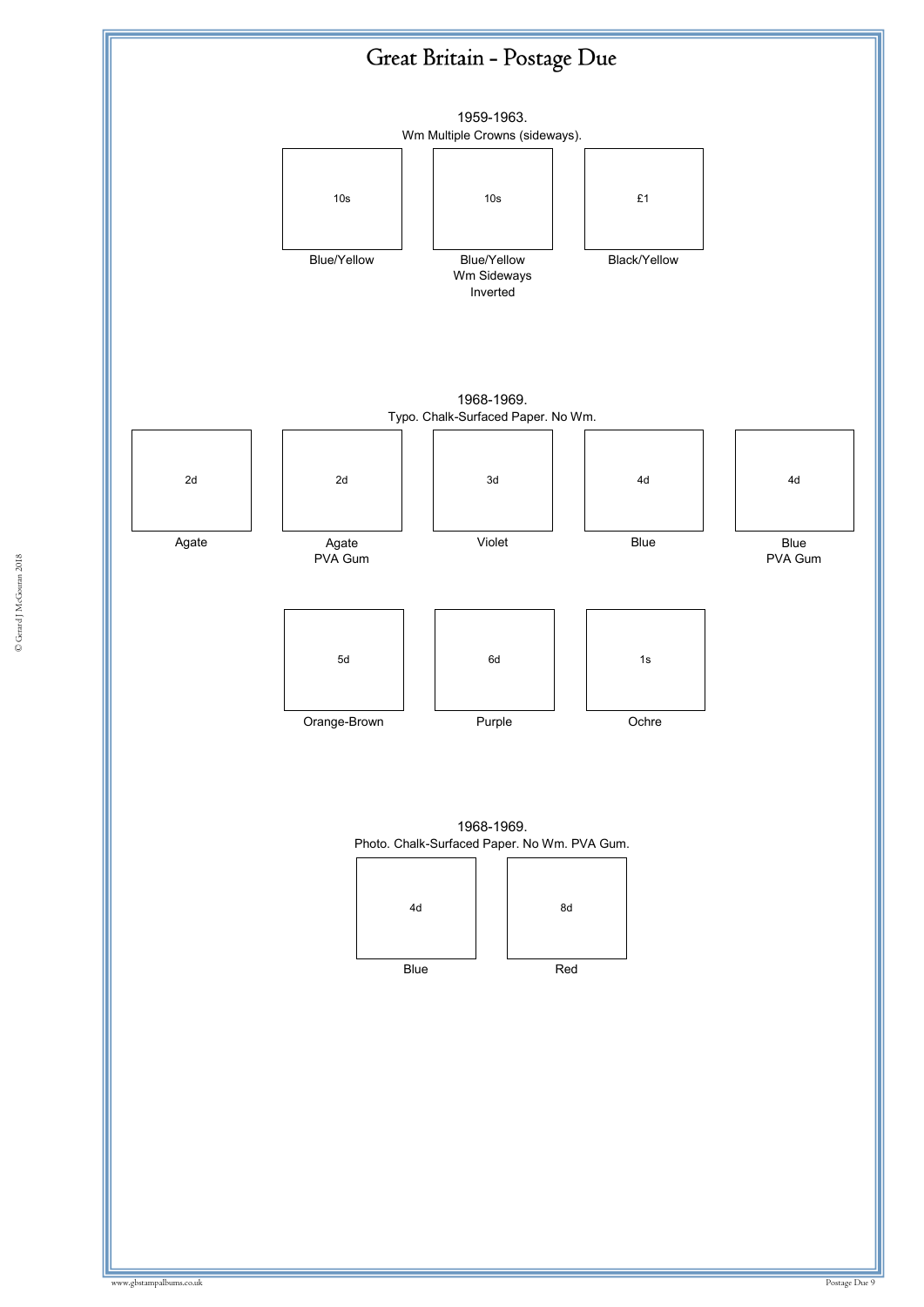